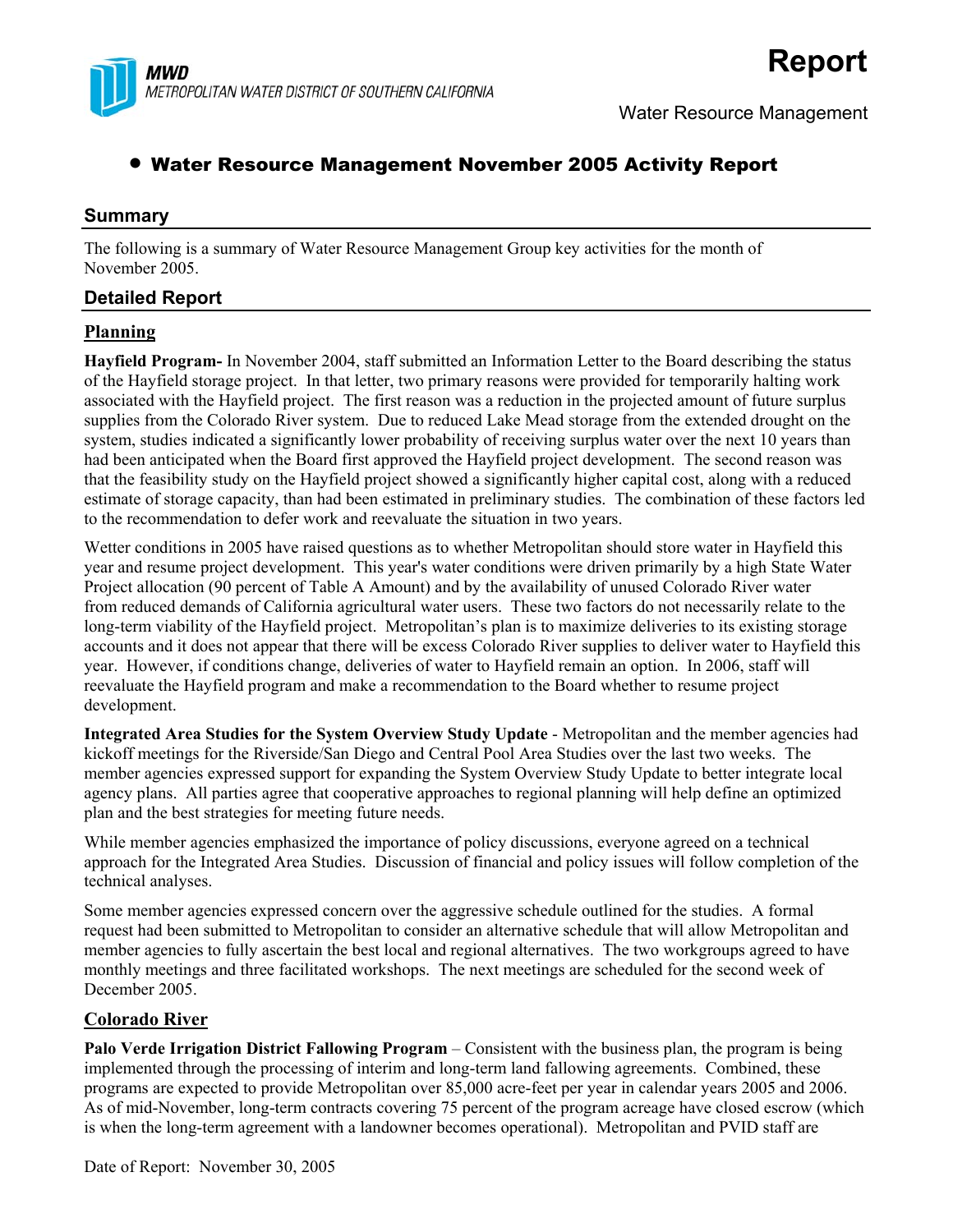# Board Report (Water Resource Management November 2005 Activity Report)

working with landowners to bring closure to the remaining long-term contracts. Those remaining landowners are able to participate in the interim program through July 2006.

**State Water Project Initial Allocation** - In a November 22 notice to the State Water Project contractors, the Department of Water Resources announced its initial SWP allocation of Table A water for calendar year 2006. The initial allocation of 55 percent provides approximately 1.05 million acre-feet for Metropolitan. DWR will review the allocation periodically as 2006 hydrology develops.

**Revised Colorado River Water Order** - On the Colorado River, actual calendar year 2005 use to date by California agricultural users is less than previously projected. As a result, the Bureau of Reclamation has again increased the volume of Colorado River water available for use by Metropolitan in 2005 from 830,000 acre-feet to 877,000 acre-feet. In addition, the Bureau has approved the diversion of 10,000 acre-feet to accommodate the Southern Nevada Water Authority storage account and 176 acre-feet for delivery to Tijuana under its agreement with Metropolitan. All of the available water is projected to be used or stored by Metropolitan in 2005.

# **State Water Project**

**Energy** – The California Department of Water Resources initiated its gas hedging protocols to reduce future SWP exposure to volatile natural gas pricing. A key milestone was that DWR received approval to enter into the necessary service contract with broker AG Edwards. This results in DWR being better positioned to manage their cost exposure under its two long-term contracts with Duke Energy. The costs of these two energy contracts are indexed to the changing price of natural gas. The hedging strategy relies on locking in natural gas prices for future months. DWR expects to pay Duke Energy about \$70 million for about ten percent of the SWP power needs this year. Natural gas prices have risen over the last year as a result of winter heating need demands and hurricane disruption to supply systems.

The State Water Contractors approved funding of \$10 million to be placed in a reserve account of which Metropolitan pays approximately two-thirds. This reserve account will be used to help hedge against rising natural gas prices. Currently, about \$4.2 million of the \$10 million in the hedging account is encumbered.

# **Conservation**

**Weather-Based Irrigation Controller Program** - In November, staff held three product distribution events that tested viability of new approaches to marketing Metropolitan's weather-based irrigation controller incentives. Metropolitan was able to begin proving the effectiveness of new distribution approaches, overcome perceived marketing obstacles, and gauge the public's willingness to retrofit with more efficient, state-of-the-art models. All three events were funded using Proposition 13 grants administered by the California Department of Water Resources.

In partnership with Los Angeles Department of Water and Power and Armstrong Garden Center, Metropolitan distributed more than 120 weather-based irrigation controllers to Los Angeles residents. Residents were required to provide a copy of their water bill, turn in their old controllers, and attend a 20-minute installation and programming workshop prior to receiving their new units. Additionally, weather-based irrigation controllers were also provided as part of Metropolitan's residential Protector del Agua irrigation efficiency training. Installation and programming training were incorporated into the four-class series. Nearly 60 retail customers in the service areas of San Diego County Water Authority and Calleguas Municipal Water District participated in the giveaway program.

**California Friendly Model Home Program –** In concert with Metropolitan, the California Building Industry Association announced its new California Green Builder Program, which introduces the industry's latest voluntary green building standards for new homes in California. The program addresses energy and water efficiency, ventilation design, and diversion and recycling of waste. The water efficiency component is based on

Date of Report: November 30, 2005